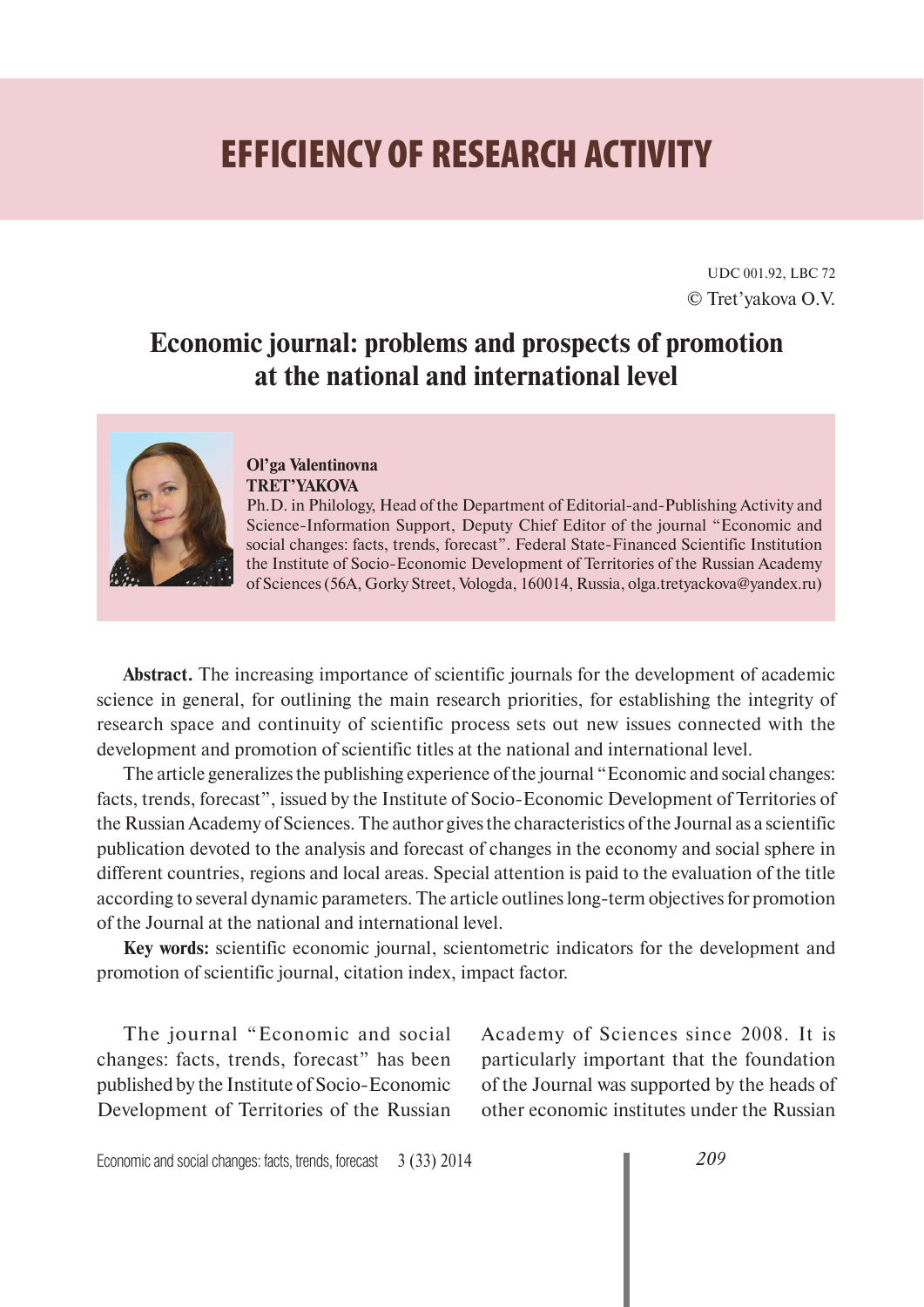Academy of Sciences that are located in the Northwestern Federal District of the Russian Federation. They participated directly in the formation of the Journal's Editorial Council and Editorial Board. V.A. Ilyin, Doctor of Economics, Professor, Honored Science Worker of the Russian Federation is the founder and Chief Editor of the Journal.

Academician A.D. Nekipelov (the then Vice-President of the Russian Academy of Sciences) in his address to the readers, contributors, members of the Editorial Council and Editorial Board pointed out that the new title would have a positive impact on the consolidation of the efforts of academic institutions in handling the following issues: promotion of sustained development of the domestic economy through scientific support; establishment of effective interaction with government authorities and business by uniting the efforts of central and regional academic institutions in the substantiation of rational ways of economic and social development in Russian North-West<sup>1</sup>.

In the first three years the Journal was published quarterly. Each issue was devoted to the topic, which was set out in the annual plan and had, in the opinion of the Editorial Council and Editorial Board, priority importance for the development of northern regions.

In that period the main section of the Journal – "Development strategy" – focused on the analysis of trends and results of market

reforms in various regions of the North-West, on the substantiation of strategic directions, criteria for assessing the achievement of planned milestones and stages of their implementation<sup>2</sup>.

The issues of 2008 were devoted to the discussion of the regions' transition to the innovation way of development, the increase of productivity in certain sectors, and in the whole regional economy. One of the key discussion topics was the development of the forest sector that possesses considerable reserves for growth in the North-West of Russia due to the presence of large areas of forest resources and years of experience of their use.

In 2009 the Journal published a series of articles on the boosting of small business, agro-industrial complex and provision of food security, on the prospects of machinebuilding and regional tourism development

<sup>1</sup> Privetstvie vitse-prezidenta RAN akademika A.D. Nekipelova [Welcome Address of A.D. Nekipelov, Academician, RAS Vice President]. Ekonomicheskie i sotsial'nye peremeny: fakty, tendentsii, prognoz [Economic and Social Changes: Facts, Trends, Forecast], 2008, no.1, pp. 8-9.

<sup>2</sup> See, for example: Gulin K.A. Kontseptsiya dolgosrochnogo sotsial'no-ekonomicheskogo razvitiya ("Rossiya – 2020"): vyzovy dlya regionov [Concept for Long-Term Socio-Economic Development ("Russia – 2020"): Challenges for Regions]. Ekonomicheskie i sotsial'nye peremeny: fakty, tendentsii, prognoz [Economic and Social Changes: Facts, Trends, Forecast], 2008, no.4, pp. 8-14; Lazhentsev V.N. Dinamika sotsial'no-ekonomicheskogo razvitiya Respubliki Komi [Dynamics of Socio-Economic Development of the Republic of Komi]. Ekonomicheskie i sotsial'nye peremeny: fakty, tendentsii, prognoz [Economic and Social Changes: Facts, Trends, Forecast], 2008, no.1, pp. 18-35; Shishkin A.I. Sotsial'no-ekonomicheskoe razvitie Karelii [Socio-Economic Development of Karelia]. Ekonomicheskie i sotsial'nye peremeny: fakty, tendentsii, prognoz [Economic and Social Changes: Facts, Trends, Forecast], 2008, no.2, pp. 6-13; Larichkin F.D., Antonov S.A. Sovershenstvovanie strategicheskogo planirovaniya regional'nogo razvitiya s uchetom kachestva ekonomicheskogo rosta [Improvement of Strategic Planning of Regional Development Taking into Account the Quality of Economic Growth]. Ekonomicheskie i sotsial'nye peremeny: fakty, tendentsii, prognoz [Economic and Social Changes: Facts, Trends, Forecast], 2008, no.2, pp. 14-20.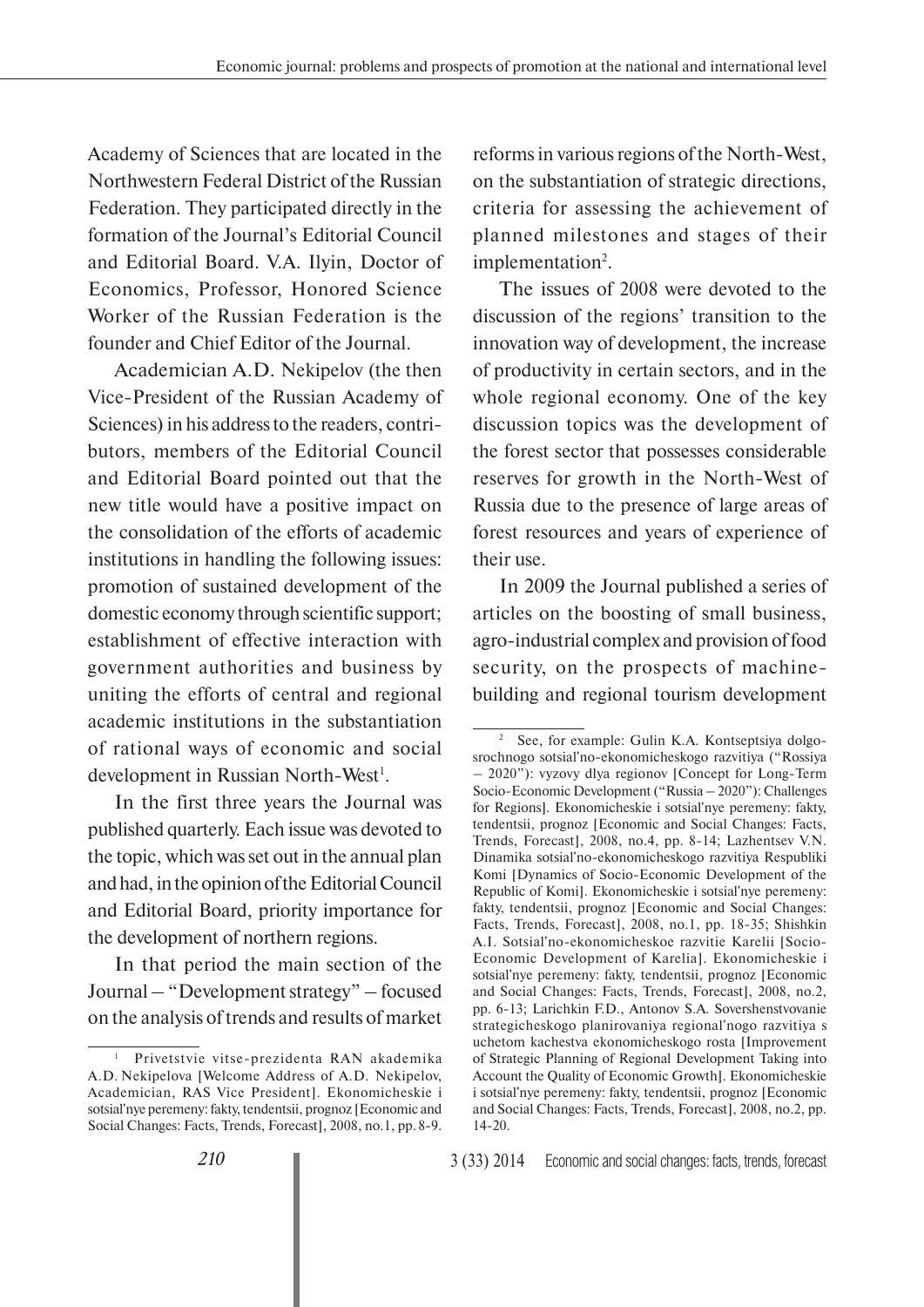in the North-West of Russia. In response to the existing situation, the Journal published articles on the reasons of the financial crisis that had struck Russia, and also on the measures to overcome its consequences<sup>3</sup>.

The topics such as the improvement of the local government system, energy development and energy security in the regions and their social development were discussed in the Journal's special issues of 2010. Besides, the authors considered different aspects of foreign economic activity that acquired considerable importance in the NWFD regions due to the specialization in raw materials and semi-finished products based on the extraction of iron ores and other mining and mineral resources.

As the number of the Journal's annual issues increased from four to six in 2011 it became possible to shift from the subject planning to the problem planning. However, at present some sections still include articles selected by subject.

For instance, the series of articles published in 2012 in the framework of Russia-Belarus scientific cooperation within the Union State reveal the stages of development of this cooperation, development of common research space, development of trade and economic integration of the NWFD regions of the Russian Federation and the Republic of Belarus, main trends in their sociodemographic processes associated primarily with health care, education and enhancement of people's welfare<sup>4</sup>.

ISEDT RAS published a special issue of the Journal dedicated to the economic and social aspects of Russia-Belarus integration

4 See, for example: Dedkov S.M., Egorov V.K. Rossiisko-belorusskoe nauchnoe sotrudnichestvo na pervom etape soyuznykh otnoshenii: vosstanovlenie edinogo nauchnogo prostranstva [Scientific Collaboration between Russia and Belarus at the First Stage of Allied Relations: the Restoration of a Single Research Area]. *Ekonomicheskie i sotsial'nye peremeny: fakty, tendentsii, prognoz* [Economic and Social Changes: Facts, Trends, Forecast], 2012, no. 2, pp. 50-59; Uskova T.V., Selimenkov R.Yu., Asanovich V.Ya. Modelirovanie vneshneekonomicheskoi deyatel'nosti regionov SZFO RF i Respubliki Belarus' [Methodological Modeling Aspects of Foreign-Economic Activity in the Regions of the North-West Federal District and the Republic of Belarus]. *Ekonomicheskie i sotsial'nye peremeny: fakty, tendentsii, prognoz* [Economic and Social Changes: Facts, Trends, Forecast], 2012, no.2, pp. 60-70; Shabunova A.A., Leonidova G.V., Shukhatovich V.R., Artyukhin M.I. Sotsial'no-demograficheskie aspekty razvitiya trudovogo potentsiala [Socio-Demographic Aspects of Labour Potential Development]. *Ekonomicheskie i sotsial'nye peremeny: fakty, tendentsii, prognoz* [Economic and Social Changes: Facts, Trends, Forecast], 2012, no.2, pp. 71-82.

<sup>3</sup> See, for example: Iogman L.G. Ekonomika regiona: ot krizisa k ustoichivomu razvitiyu [Economy of the Region: from Crisis to Sustainable Development]. *Ekonomicheskie i sotsial'nye peremeny: fakty, tendentsii, prognoz* [Economic and Social Changes: Facts, Trends, Forecast], 2009, no.3, pp. 14-24; Kostygov N.V. Vologodskaya oblast': antikrizisnaya programma deistvii [The Vologda Region: Anti-Crisis Action Program]. *Ekonomicheskie i sotsial'nye peremeny: fakty, tendentsii, prognoz* [Economic and Social Changes: Facts, Trends, Forecast], 2009, no.1, pp. 14-17; Gulin K.A., Dement'eva I.N. Ekonomicheskoe polozhenie i sotsial'noe samochuvstvie naseleniya regionov Severo-Zapada Rossii v usloviyakh krizisa [Economic Status and Social Well-Being of the North-West Russia Regions' Population amid the Economic Crisis]. *Ekonomicheskie i sotsial'nye peremeny: fakty, tendentsii, prognoz* [Economic and Social Changes: Facts, Trends, Forecast], 2009, no.4, pp. 18-28; Sovetov P.M. Reveransy antikrizisnykh vozdeistvii gosudarstva [Anti-Crisis Influence Reverences of the State]. *Ekonomicheskie i sotsial'nye peremeny: fakty, tendentsii, prognoz* [Economic and Social Changes: Facts, Trends, Forecast], 2009, no.2, pp. 14-18; Selin V.S. Stsenarnyi prognoz razvitiya regiona v usloviyakh ekonomicheskoi nestabil'nosti [Scenario Development Forecast of the Region under the Conditions of Economic Instability]. *Ekonomicheskie i sotsial'nye peremeny: fakty, tendentsii, prognoz* [Economic and Social Changes: Facts, Trends, Forecast], 2009, no.1, pp. 18-25; Leus S.M., Istomin A.V. Otsenka vliyaniya ekonomicheskogo krizisa na bazovye otrasli i perspektivnye proekty v Murmanskoi oblasti [Estimation of Economic Crisis Influence on the Basic Branches and Prospective Projects in the Murmansk Region]. *Ekonomicheskie i sotsial'nye peremeny: fakty, tendentsii, prognoz* [Economic and Social Changes: Facts, Trends, Forecast], 2009, no.2, pp. 19-29; Nemkovich E.G., Kurilo A.E. Vliyanie krizisa na ekonomiku Karelii i vozmozhnosti ego preodoleniya [The Crisis Influence on Economy of Karelia and Opportunity of its Overcoming]. *Ekonomicheskie i sotsial'nye peremeny: fakty, tendentsii, prognoz* [Economic and Social Changes: Facts, Trends, Forecast], 2009, no.1, pp. 18-25.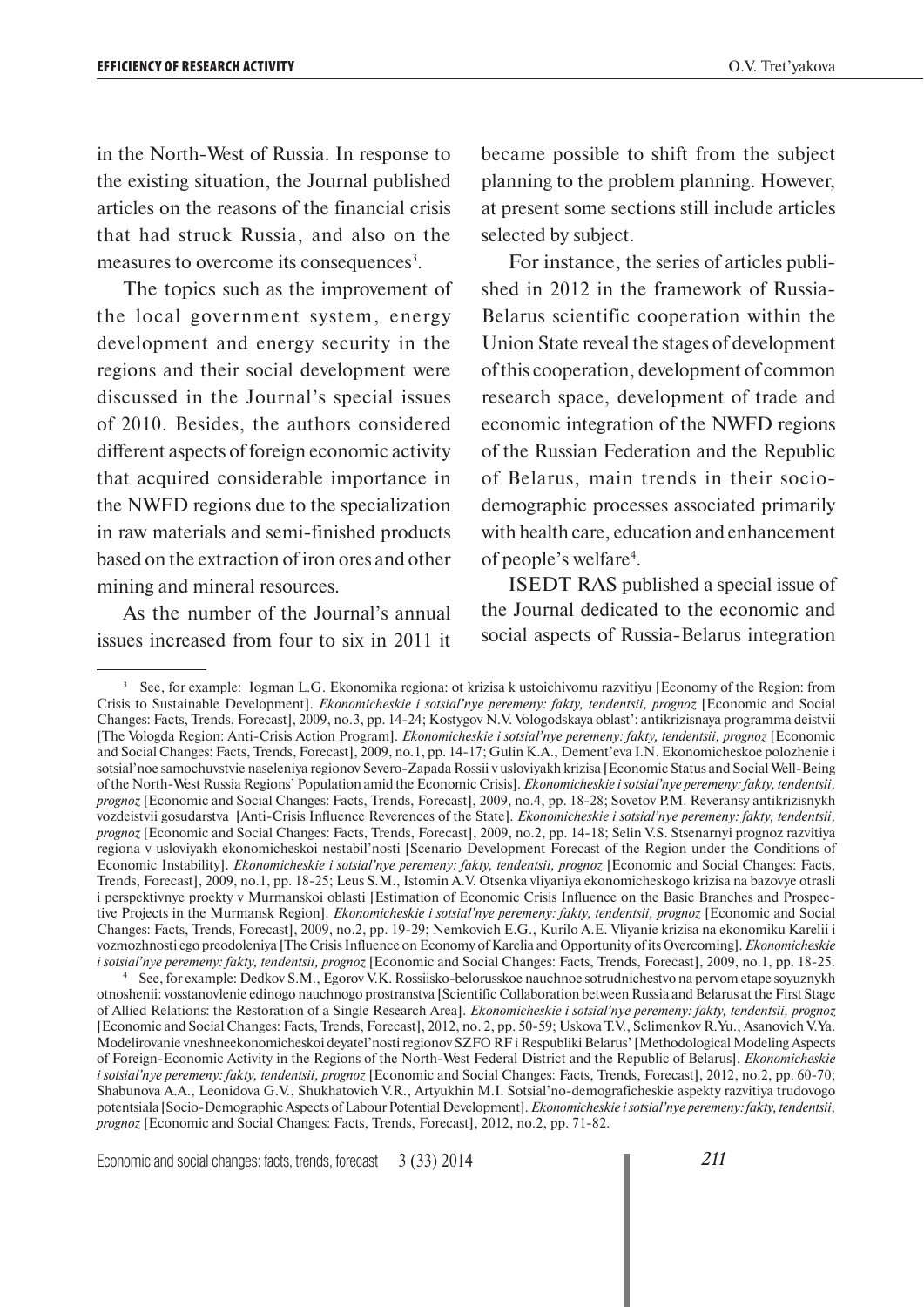cooperation on the threshold of the 9th session of the Russia-Belarus InterAcademy Council on the Issues of Development of the Union State and the International Research-to-Practice Conference "Integration within the Union State as the main tool for the implementation of Russia and Belarus security strategy" that were held in the city of Vologda (July 3–5, 2013).

In 2012–2013, the Editorial Board directed its main efforts to select such articles, which revealed the reasons for slowdown in the recovery of Russia's economy in general and in the context of its territories, the ways to overcome factors hampering the country's transition to innovation development. A new selection of publications was formed by the materials on the influence of the interests of private corporations' owners on the formation of regional budgets and increase in the regions' public debt<sup>5</sup>. During these years the Journal published several articles on the content and stages of socio-cultural modernization, without which it is impossible to enhance economic efficiency and eliminate excessive income differentiation<sup>6</sup>.

One of the factors indicating the growth in the Journal's quality and scientific level is its inclusion in the List of leading scientific titles recommended by the Higher Attestation Commission for publication of the main findings of Candidate's and Doctor's of Sciences dissertations.

Today we can say with confidence that during the six years that passed since its first issue, the journal "Economic and social changes: facts, trends, forecast" has gained its own niche in the field of economic periodicals.

About 500 scientific articles were published during this period. In recent years the volumes of the Journal's issues has been constantly increasing *(tab. 1)*.

The tendency towards the growth of the total number of published articles indirectly indicates the systematic increase in the scale of research and the enhancement of research activity.

The title has acquired a fairly large group of contributors; besides, the geographic distribution of authors has been steadily increasing from year to year.

<sup>5</sup> See: Ilyin V.A. Vliyanie interesov sobstvennikov metallurgicheskikh korporatsii na natsional'noe i regional'noe razvitie [The Influence of Ferrous Metallurgy Corporations' Interests on the Regional Development]// Ekonomicheskie i sotsial'nye peremeny: fakty, tendentsii, prognoz [Economic and Social Changes: Facts, Trends, Forecast], 2011, no.3, pp. 14-38; Povarova A.I. Vliyanie interesov sobstvennikov metallurgicheskoi korporatsii na finansovye rezul'taty golovnogo predpriyatiya (na primere OAO "Severstal'»" [The Influence of the Metallurgical Corporation Owners' Interests on the Financial Performances of the Parent Enterprise (in the Case of OJSC "Severstal")]. Ekonomicheskie i sotsial'nye peremeny: fakty, tendentsii, prognoz [Economic and Social Changes: Facts, Trends, Forecast], 2011, no.5, pp. 36-51; Ilyin V.A., Povarova A.I. Byudzhetnyi krizis regionov v 2013–2015 godakh – ugroza bezopasnosti Rossii [Budget Crisis of the Regions in 2013 – 2015: a Threat to Russia's Security]. Ekonomicheskie i sotsial'nye peremeny: fakty, tendentsii, prognoz [Economic and Social Changes: Facts, Trends, Forecast], 2012, no.6, pp. 30-41. 6

See: Sztompka P. Modernizatsiya kak sotsial'noe stanovlenie (10 tezisov po modernizatsii) [Modernization as Social Becoming: Ten Theses on Modernization]. *Ekonomicheskie i sotsial'nye peremeny: fakty, tendentsii, prognoz* [Economic and Social Changes: Facts, Trends, Forecast], 2013, no.6, pp. 119-126; Lastochkina M.A., Shabunova A.A. Vozmozhnosti i ogranicheniya modernizatsionnogo razvitiya regionov Severo-Zapadnogo federal'nogo okruga [Opportunities for and Constraints in the Modernization Development of the Regions of the Northwestern Federal District]. *Ekonomicheskie i sotsial'nye peremeny: fakty, tendentsii, prognoz* [Economic and Social Changes: Facts, Trends, Forecast], 2013, no.5, pp. 39-52.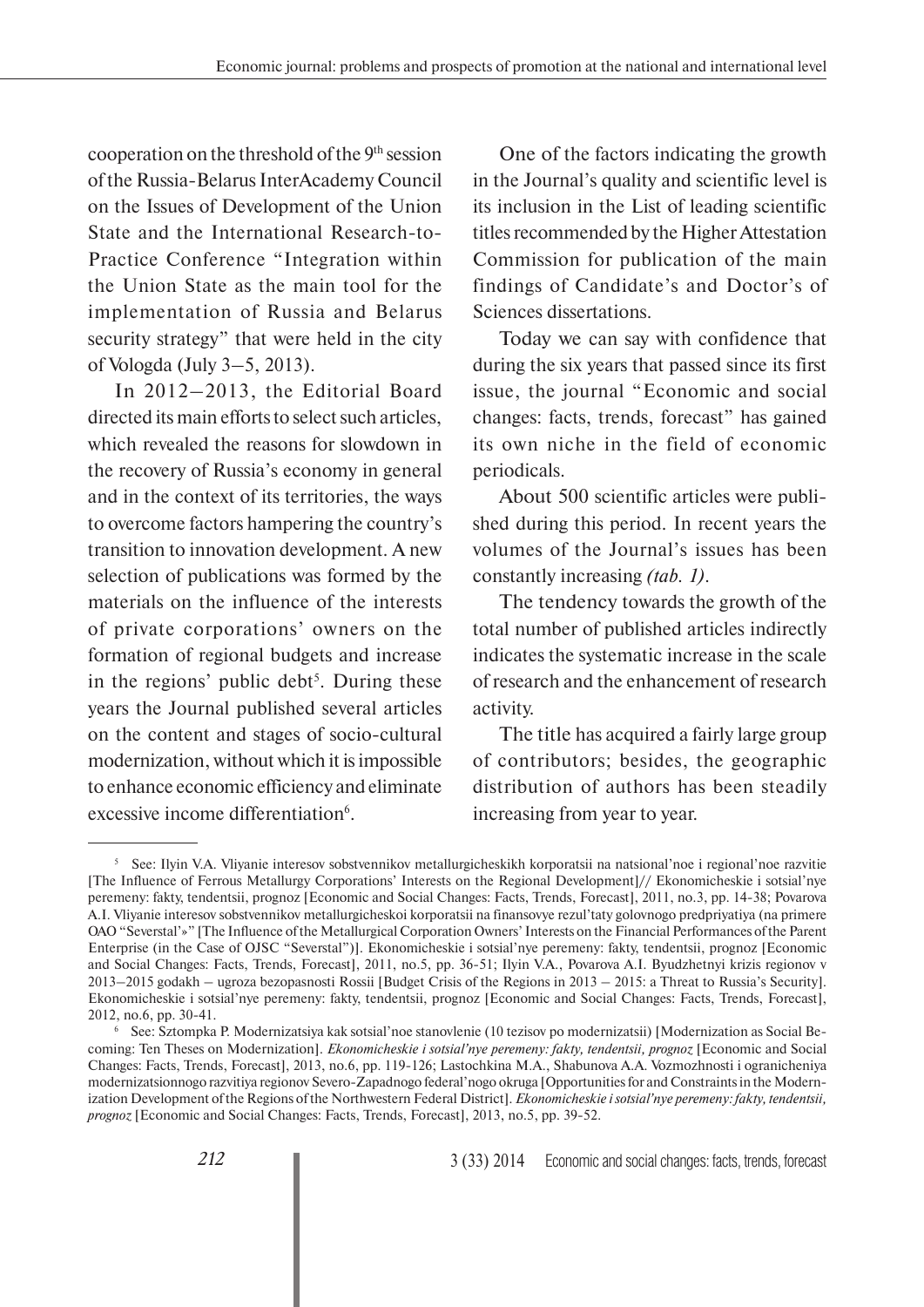| Year                                                                                                      | 2008 | 2009 | 2010 | 2011 | 2012 | 2013 | 2014" |
|-----------------------------------------------------------------------------------------------------------|------|------|------|------|------|------|-------|
| Total number<br>l of scientific<br>articles per year                                                      | 41   | 48   | 56   | 95   | 106  | 99   | 36    |
| Number of articles<br>17.7<br>10.25<br>12.0<br>14.0<br>15.8<br>16.5<br>18.0<br>as calculated<br>per issue |      |      |      |      |      |      |       |
| $\mid$ * Taking into consideration the articles from issues 1 and 2 (2014).                               |      |      |      |      |      |      |       |

Table 1. Dynamics of the number of scientific articles published in the journal "Economic and social changes: facts, trends, forecast" in 2008–2014

The Journals' Editorial Board is implementing several measures to attract foreign contributors. The Journal's founder considers that a modern scientific title should be not just a platform for scientific discussions among domestic scientists, but also a platform that combines the achievements of researchers from different countries. Without meeting this condition, the task of advancing Russian scientific titles to the world, will remain unsolved.

In the past period the Journal published works of scientists from China, Poland, France, Finland, Azerbaijan, Belarus, Kazakhstan and Ukraine. At that, the share of foreign articles in the last three years was more than 10% of the total number of publications in the Journal *(tab. 2)*.

It should be noted that a significant share in the total number of foreign publications in the Journal belongs to the scientists from Belarus (56.5%) and China (28.2) *(fig. 1)* that can be considered the result of close cooperation between ISEDT RAS, the National Academy of Sciences of Belarus and Jiangxi Academy of Social Sciences (China). In addition, the fact that scientific cooperation with colleagues from abroad has been brought to a higher level is supported by joint publications of ISEDT RAS scientists and foreign authors, in particular, the contributors from Belarus.

As the data in *table 3* shows, the geographic distribution of Russian contributors to Journal is constantly expanding.

Thus, the authors from eight Federal Districts, two federal cities and more than 20 regions of the Russian Federation published their articles in the Journal on average for the period under review. Moreover, the highest

| Indicator                                                                 | 2008 | 2009 | 2010 | 2011 | 2012 | 2013 | $2014$ <sup>**</sup> |
|---------------------------------------------------------------------------|------|------|------|------|------|------|----------------------|
| Number of<br>foreign articles                                             |      |      |      | b    | 14   | 12   |                      |
| Share of foreign<br>articles in the<br>total number of<br>publications, % | 4.9  | 2.1  | 14.2 | 5.6  | 13.2 | 12.1 | 11.1                 |

Table 2. Dynamics of the number of foreign articles\* published in the journal "Economic and social changes: facts, trends, forecast" in 2008–2014

\* Including joint publications by Russian and foreign authors.

\*\* Data for the first half-year of 2014.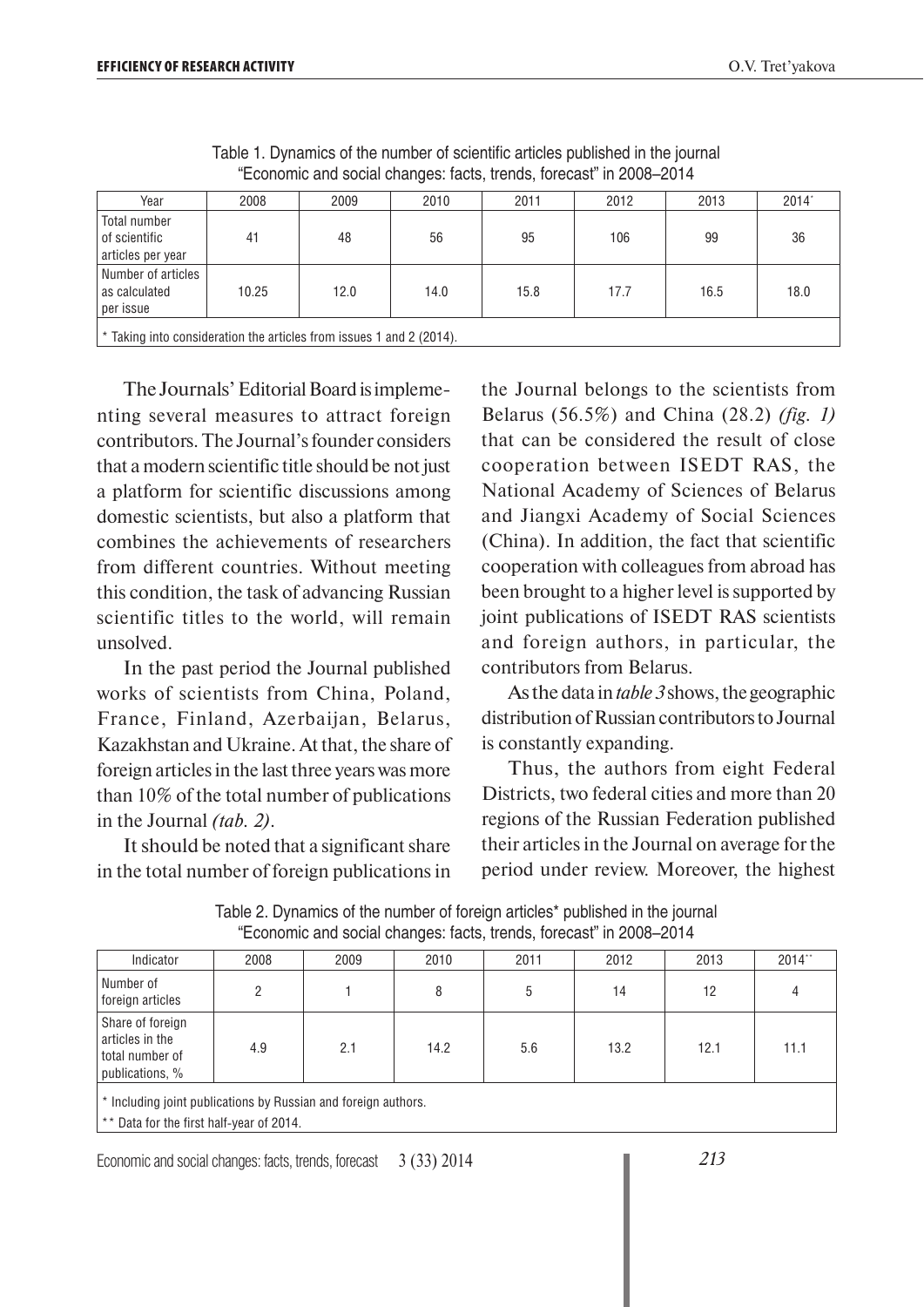

Figure 1. Share of foreign articles in the total number of publications in the journal "Economic and social changes: facts, trends, forecast" in 2008–2014

Table 3. Dynamics of the number of Russian Federation subjects and Federal Districts\*, from which the authors have published articles in the journal "Economic and social changes: facts, trends, forecast" in 2008–2014

| Indicator                                                                                 | 2008 | 2009 | 2010 | 2011 | 2012 | 2013 | $2014$ ** |
|-------------------------------------------------------------------------------------------|------|------|------|------|------|------|-----------|
| Number of RF<br>subjects                                                                  |      | 8    |      | 10   | 15   | 15   |           |
| Number of Federal<br><b>Districts</b>                                                     | o    | 3    |      | 6    |      | 6    |           |
| * Including the city of federal significance.<br>** Data for the first half-year of 2014. |      |      |      |      |      |      |           |

proportion of publications belongs to the authors from the Northwestern Federal District *(fig. 2)*. As for the Russian Federation subjects, among them we can point out Moscow, Saint Petersburg; Krasnoyarsk, Perm, Stavropol and Khabarovsk Krais; Khanty-Mansi Autonomous Okrug; the Republics of Komi, Karelia, Bashkortostan,

Mordovia and Udmurtia; the Vologda, Arkhangelsk, Murmansk, Pskov, Kaliningrad, Yaroslavl, Kostroma, Ulyanovsk, Sverdlovsk, Novosibirsk, Kemerovo, Volgograd and Rostov oblasts.

Judging by the figures for 2008 and 2013, i.e. the initial and final publication periods of the Journal, the representation of the Federal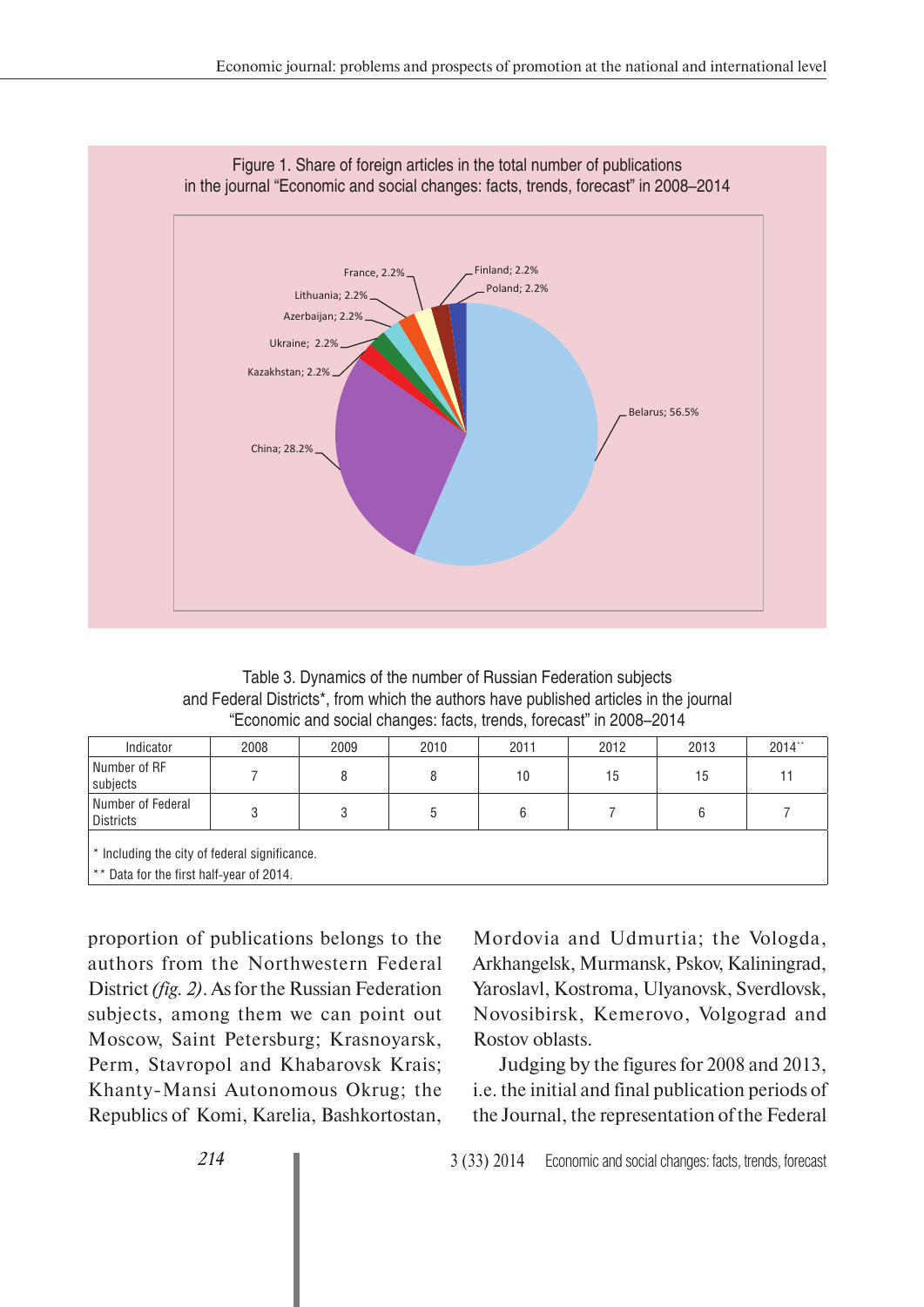

Figure 2. The share of articles of Russian authors ranked by Federal Districts in the total amount of Russian publications in the journal

Districts in the Journal has increased twice (from 3 to 6 respectively) and the subjects of the Russian Federation – more than twice (from 7 to 15).

The expanding geographic distribution of contributors indicates that the journal "Economic and social changes: facts, trends, forecast" is gaining an increasing recognition in the Russian scientific community and among the readers of scientific literature.

The Editorial Council plays an important role in the formation and development of the Journal. The Council currently comprises 23 authoritative Russian and foreign scientists. Among them there are Academicians and Corresponding Members of the Russian Academy of Sciences, Doctors of Sciences, heads of RAS institutes, Academicians of the

NAS of Belarus and prominent researchers from France, Finland and China. Every year the members of the Editorial Council take part in the expert assessment of the title, in which they analyze the quality of published materials and make proposals regarding the Journal's development. It should be stressed that the involvement of the Editorial Council into the handling of tasks on the Journal's development is productive, because it makes it possible to sum up various expert opinions and choose the optimal route for the promotion of the title, using modern organizational and information technology.

What exactly has been done in this direction, and what measures are being implemented now? First of all, note that the information about the articles published in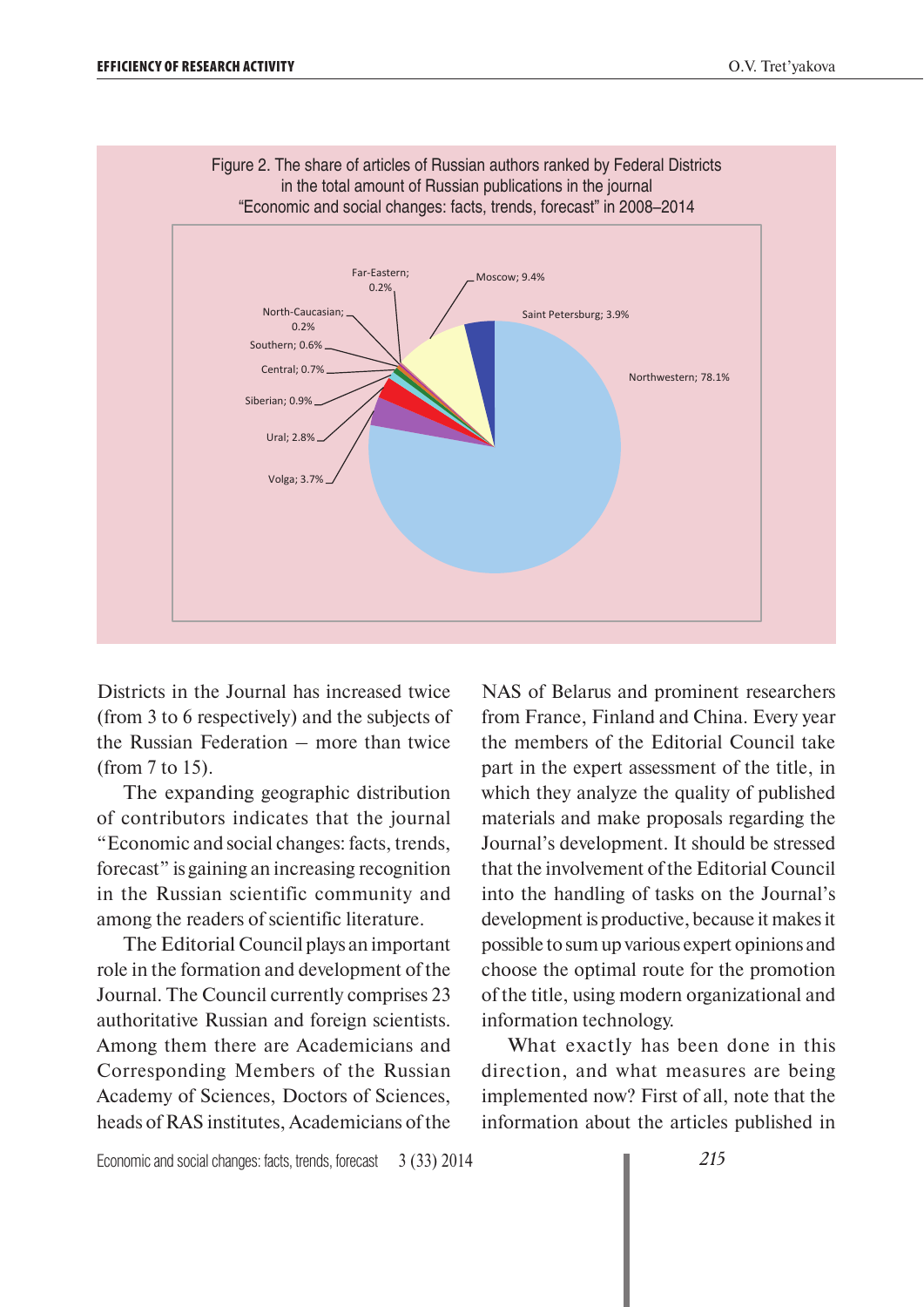

Figure 4. Dynamics of self-citation coefficient of the journal "Economic and social changes: facts, trends, forecast" in RSCI (as of July 15, 2014)

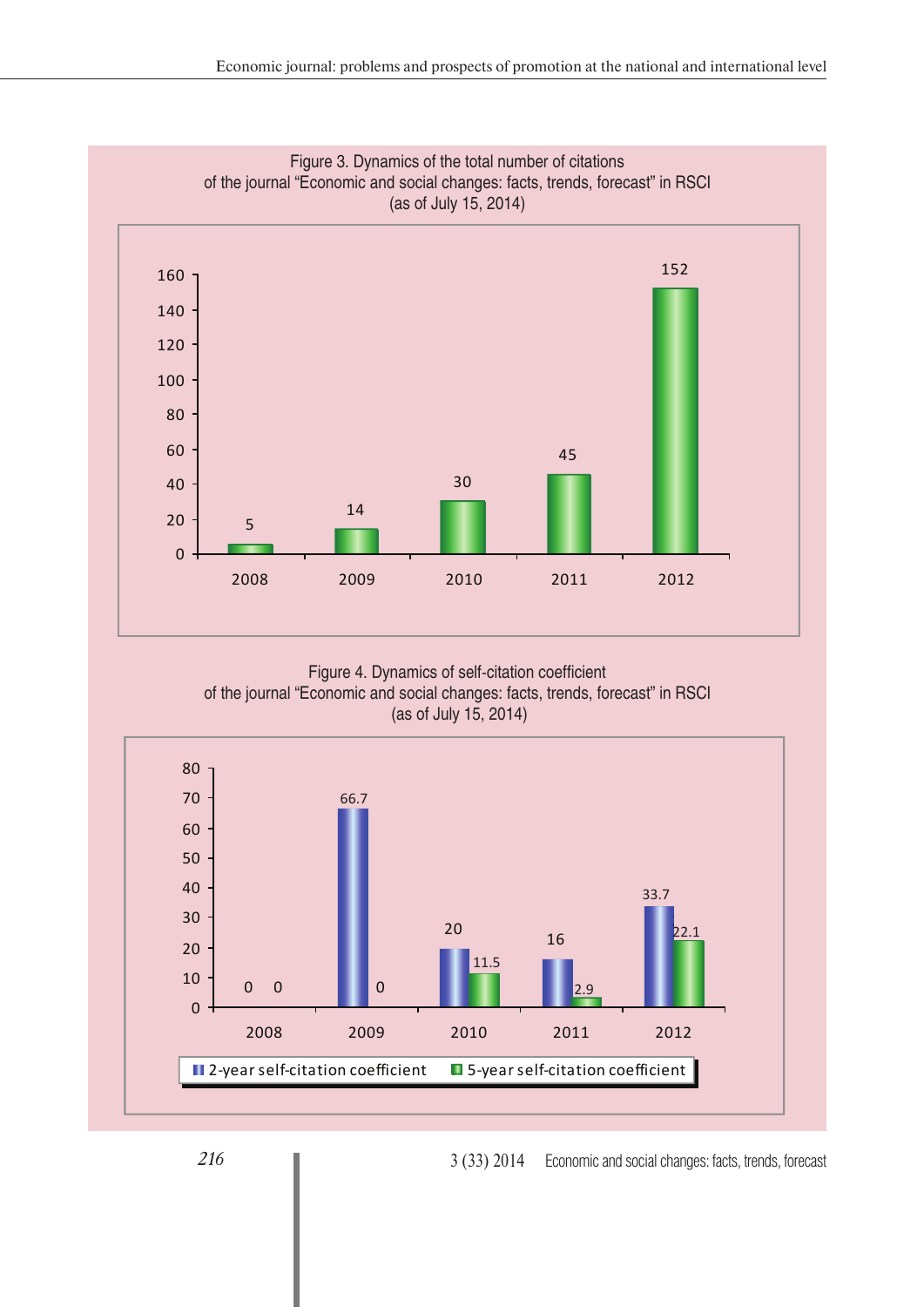the Journal regularly goes to the database of the All-Russian Institute for Scientific and Technical Information under the Russian Academy of Sciences (VINITI RAS), which is the largest information center engaged in the issues of Exact, Natural and Technical Sciences.

The journal is indexed in the Russian Science Citation Index (RSCI) – the national information-analytical system, which accumulates publications of Russian authors, as well as citations of these publications, received from more than 4000 Russian journals.

Today the RSCI data make it possible to evaluate a title on a number of scientometric indicators. Although, currently, the global citation indices<sup> $7$ </sup> are considered to be the target parameters for assessing the quality and productivity of scientific activity of individual scientists, scientific journals and organizations, the use of their indicators does not give an objective picture for evaluating the activity of Russian scientists, because domestic publications are poorly represented in the international databases [9].

Earlier, the Journal wrote about the general approaches to scientometric analysis of activity of scientific institutions and provided the estimated characteristics of publication activity of ISEDT RAS and its titles on the basis of the statistical data of the Russian Science Citation Index<sup>8</sup>. Here we should emphasize again that in our opinion, a journal's impact factor and citation metrics

are the most important indicators in the assessment of the publication activity of the scientific journal on the basis of bibliometric indicators. We must bear in mind the fact that the total number of publications can only serve as a primary criterion for evaluation of research and publication activity of an institution. This indicator does not provide information on the quality of scientific products and its relevance. Therefore, it is advisable to use citation indicators for a more objective assessment of the quality of a scientific title [11,12,14,15].

The total number of citations of the journal "Economic and social changes: facts, trends, forecast" in RSCI is increasing. The growth rate in 2012, compared with the previous year, amounted to 338% *(fig. 3)*. This indicator shows indirectly that there is a certain improvement in the quality of the materials published in the Journal and the increase of demand for them.

However, the analysis has shown that along with the increase in the number of citations in 2012, the ratio of Journal's selfcitations also increased 9 *(fig. 4)*.

On the one hand, the growth of selfcitation coefficient can be explained by a sharp increase in the total number of citations of the Journal in 2012, and on the other hand, by the insufficient use of the expanding base of scientific information by the authors.

A marked increase in the RSCI impact factor in 2012 was a significant positive

<sup>7</sup> The international databases Web of Science (Thomson Reuters, USA) and Scopus (Elsevier, Netherlands) are recognized as the leading global citation indices.

<sup>8</sup> See: Tret'yakova O.V., Kabakova E.A. Vozmozhnosti i perspektivy ispol'zovaniya indeksov tsitirovaniya v otsenke rezul'tatov deyatel'nosti nauchnogo uchrezhdeniya [Opportunities for and Prospects of Using Citation Indices in Evaluating the Performance of Research Institution]. Ekonomicheskie i sotsial'nye peremeny: fakty, tendentsii, prognoz [Economic and Social Changes: Facts, Trends, Forecast], 2013, no.6 (30), pp. 189-200.

<sup>&</sup>lt;sup>9</sup> Self-citation coefficient is the share of references of a jornal to itself in all citations.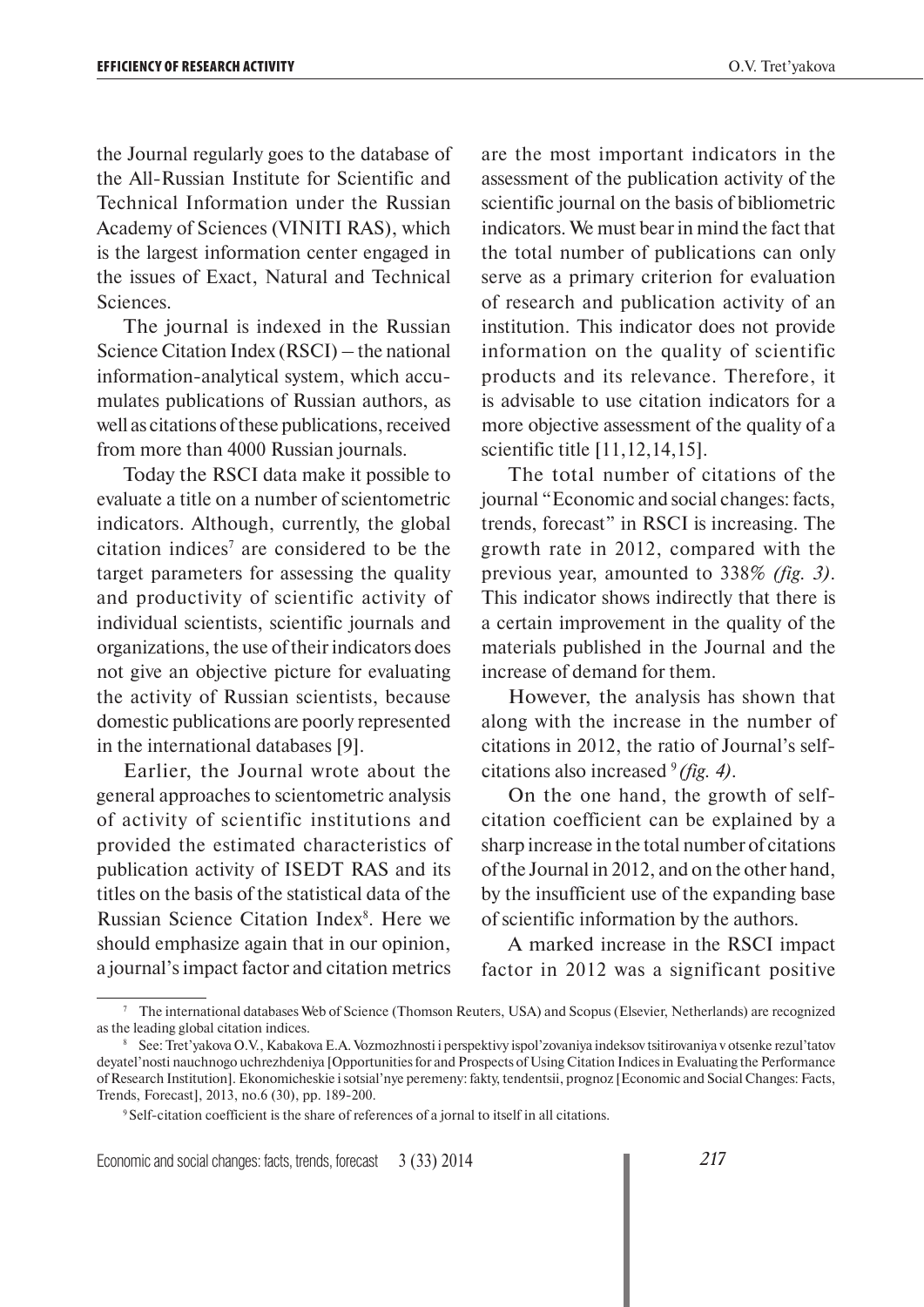|                                                    | Year |       |       |       |       |                                                |
|----------------------------------------------------|------|-------|-------|-------|-------|------------------------------------------------|
| Indicator                                          | 2008 | 2009  | 2010  | 2011  | 2012  | in 2012 in<br>comparison<br>with 2011,<br>$\%$ |
| 2-year RSCI impact factor                          |      | 0.184 | 0.248 | 0.231 | 0.732 | 317                                            |
| 2-year RSCI impact factor<br>without self-citation |      | 0.061 | 0.198 | 0.194 | 0.486 | 251                                            |
| 5-year RSCI impact factor                          |      |       | 0.257 | 0.217 | 0.560 | 258                                            |
| 5-year RSCI impact factor<br>without self-citation |      |       | 0.228 | 0.210 | 0.436 | 208                                            |

Table 4. Impact factor of the journal "Economic and social changes: facts, trends, forecast" in RSCI (as of July 15, 2014)

Table 5. Dynamics of the integral indicator and positions of the journal "Economic and social changes: facts, trends, forecast" in Science Index rating on the subject "Economics. Economic Sciences" in 2010–2012 (as of July 15, 2014)

| Indicator                                                                               | Year |      |      |  |  |
|-----------------------------------------------------------------------------------------|------|------|------|--|--|
|                                                                                         | 2010 | 2011 | 2012 |  |  |
| Value of the integral Science Index                                                     | 698  | 1397 | 4983 |  |  |
| Place in the Science Index rating on the subject<br>"Economics. Economic Sciences"      | 111  | 111  | 65   |  |  |
| Total number of journals in the rating on the<br>subject "Economics. Economic Sciences" | 221  | 247  | 269  |  |  |

achievement of the Journal. Note that the traditional method is the calculation of the two-year impact factor of the title [6; 13]. Here we present the value of the five-year impact factor (including self-citation and without self-citation) for a more objective assessment of the Journal's impact factor of the journal *(tab. 4)*.

The data presented in the table allow us to conclude that, in general, the Journal's RSCI impact factor increased more than twice in 2012 compared with 2011.

There have been substantial improvements in the integral indicator of the Journal in the Science Index system, used to build the rating of Russian scientific journals in RSCI *(tab. 5)*. The integral Science Index related to articles published over the last five years is calculated on the basis of the number of citations received during the year for which the indicator is calculated $10$ .

The publication of the Journal and its indexation in RSCI started only in 2008, that is why it certainly lags behind the journals, the citation of which began earlier, i.e. their citation period covers the full five-year period.

Nevertheless, the Journal's position in the Science Index rating on the subject "Economics. Economic Sciences" (first quartile) is quite significant. And this position can be evaluated more accurately when considering the results of citation in 2013 in general for the period, fully presented in RSCI.

The Journal's registration with international citation databases Scopus and Web

<sup>&</sup>lt;sup>10</sup> The methodology for calculating the integral index of a scientific journal in the SCIENCE INDEX rating. Available at: http://elibrary.ru/help\_title\_rating.asp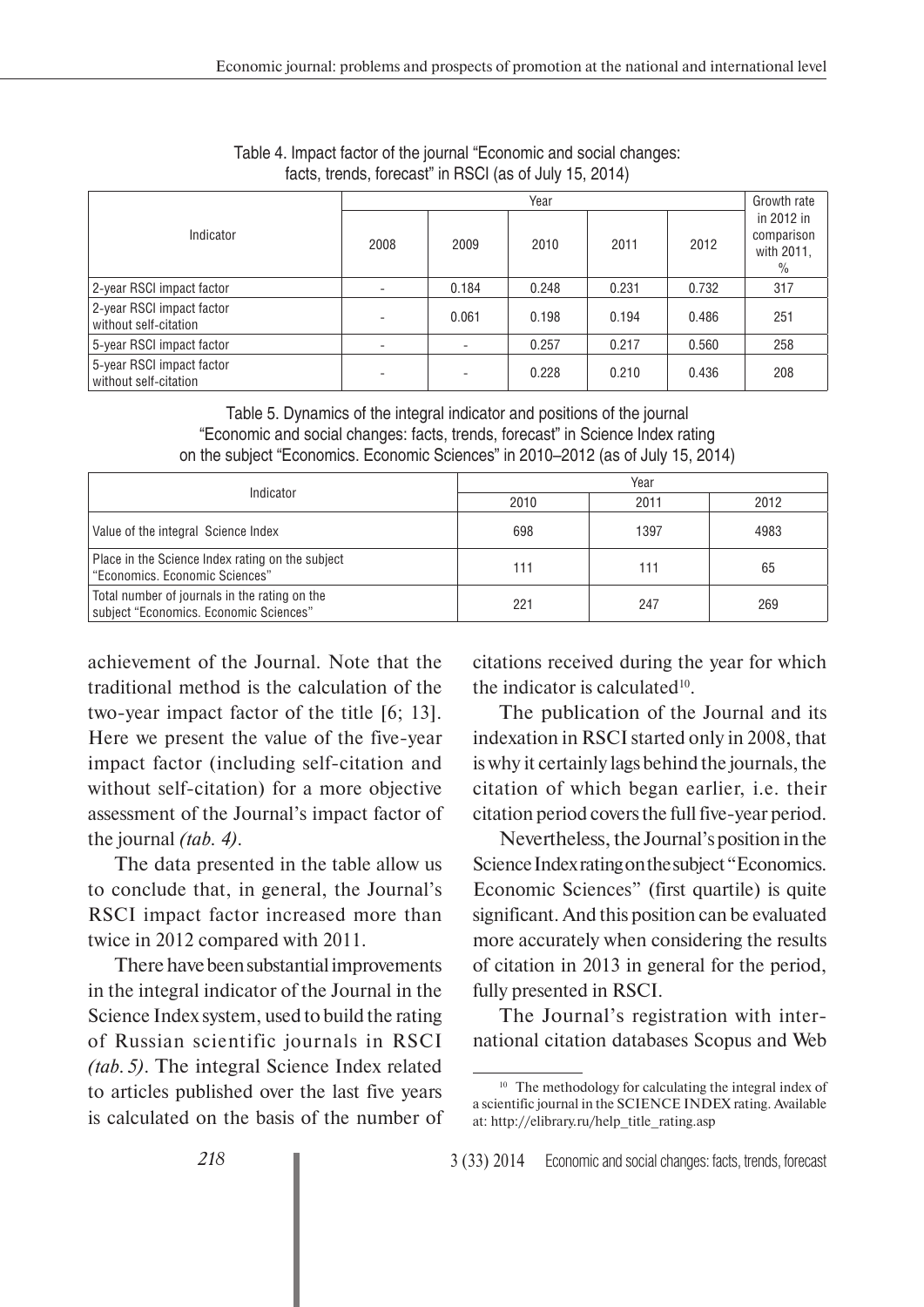of Science should become an important step in its promotion. In this regard the Editorial Board is consistently implementing appropriate measures. The English version of the Journal has been published since 2009. The Journal is indexed in international information systems Ulrich's Periodicals Directory, Index Copernicus, Google Scholar, and placed in the international databases EBSCOhost and ProQuest.

All issues of the Journal are submitted for evaluation to Web of Science. Targeted measures are being implemented for the preparation of the Journal to submit an application for its inclusion in Scopus. It is necessary to point out that, beginning from 2014, the Journal is published in a format that conforms to the requirements of international databases.

An important component of the Journal policy is to ensure open access to its full-text versions. As of June 1, 2014, the journal "Economic and social changes: facts, trends, forecast" meets the criteria of openness of the publication. Full-text electronic versions of articles and all other published materials are available free at the Journal's official website on the Internet (http://esc.vscc.ac.ru). By the end of 2014 it is planned to register the title with the Directory of Open Access Journals (DOAJ).

A regular monitoring of various aspects of activities related to the publication of the Journal allows us to implement its promotion consistently. Although the funds that could be involved in this process are limited, the entire range of marketing activities is implemented based on the needs and interests of target groups that make up the main readers of the title. This approach makes it possible to use available resources rationally and efficiently in order to meet marketing objectives.

The data in *table 6* show that the main audience of the Journal is represented by five target groups, including researchers, university professors, graduate students and university students, representatives of authorities and administration, representatives of various spheres of socio-economic activities, and public activists.

The interests and needs of the first two target groups (researchers, university professors and graduate students), are similar in the sense that they are not only readers, but also authors of articles that can be published in the Journal. In this regard, marketing activities aimed at meeting the needs of these target groups include, first of all, address distribution of information materials about the Journal, guidelines for authors, mailing of free copies of issues to contributors, placement of fulltext electronic versions of articles and all other published materials with free access on the Journal's official website and in Russian and foreign databases and also the presentation of the Journal in the framework of scientific seminars, conferences, exhibitions of scientific products.

In order to expand the audience, represented by authorities and administration and employees of various spheres of socio-economic activities, the following activities are implemented: the targeted free distribution of the Journal and digests to inform readers about new issues, regular publication of the results of the public opinion monitoring concerning the assessment of various aspects of public administration efficiency, as well as materials based on the results of expert opinions.

The Journal informs the public with the activity of academic institutions and research results in various fields of Social Sciences. For this purpose, ISEDT RAS new releases are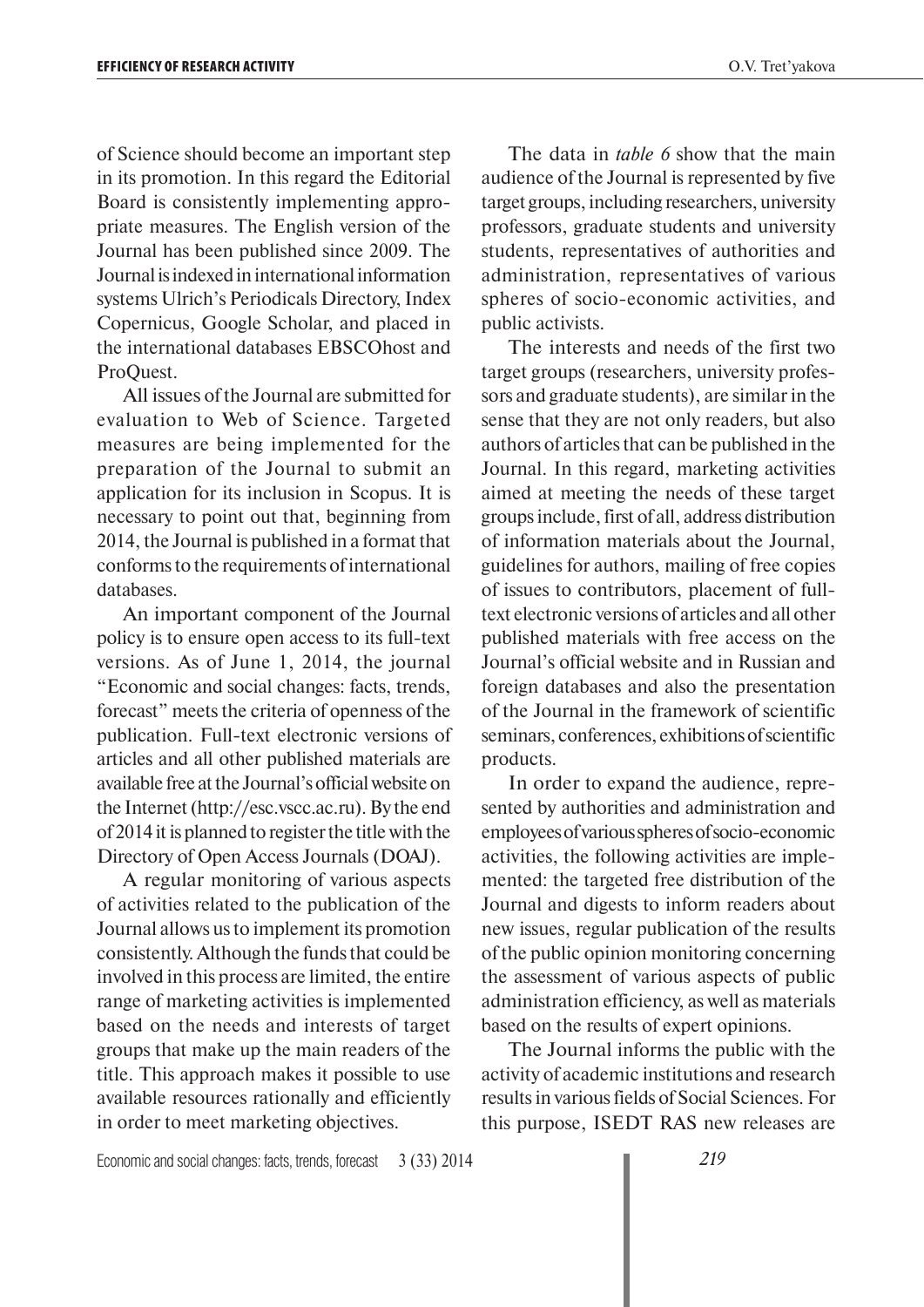| $N_{\mathfrak{D}}$ n/n | Target audience of<br>the Journal                                             | Needs and interests of the target<br>group                                                                                                                                                                                  | Marketing activities for promotion of the Journal                                                                                                                                                                                                                                                                                                                                                                                                                                                                                                  |
|------------------------|-------------------------------------------------------------------------------|-----------------------------------------------------------------------------------------------------------------------------------------------------------------------------------------------------------------------------|----------------------------------------------------------------------------------------------------------------------------------------------------------------------------------------------------------------------------------------------------------------------------------------------------------------------------------------------------------------------------------------------------------------------------------------------------------------------------------------------------------------------------------------------------|
| 1.                     | Research Associ-<br>ates                                                      | Findings of relevant theoretical<br>and applied research in various<br>fields of Social Sciences (Econom-<br>ics and Management, Sociology,<br>Social Demography and others).<br>Publication of their research<br>findings. | 1. Involvement as contributors to the Journal.<br>2. Address distribution of information materials about the Journal and<br>quidelines for authors.<br>3. Mailing of free copies of issues to contributors.<br>4. Presentation of the Journal in the framework of scientific seminars<br>and conferences.<br>5. Placement of full-text electronic versions of articles and all other<br>published materials with free access on the official website of the Journal,<br>in Russian and foreign databases.                                          |
| $\overline{2}$ .       | University profes-<br>sors, graduate<br>students and uni-<br>versity students | The use of materials of scientific<br>publications for teaching.<br>Publication of their research<br>findings.                                                                                                              | 1. Involvement as contributors to the Journal.<br>2. Address distribution of information materials about the Journal and<br>quidelines for authors.<br>3. Mailing of free copies of issues to contributors.<br>4. Presentation of the Journal in the framework of exhibitions of scientific<br>titles by ISEDT RAS in higher education institutions.<br>5. Placement of full-text electronic versions of articles and all other<br>published materials with free access on the Journal's official website<br>and in Russian and foreign databases. |
| 3.                     | Representatives<br>of authorities and<br>administration                       | The application of research<br>results, presented in the scientific<br>journal, for making management<br>decisions, for the use in long-<br>term regional programs, projects,<br>development concepts.                      | 1. Publication of the results of expert opinions.<br>2. Publication of the results of the public opinion monitoring concerning<br>the assessment of various aspects of public administration efficiency.<br>3. Free address distribution of the Journal.                                                                                                                                                                                                                                                                                           |
| 4.                     | Employees of<br>different spheres<br>of socio-economic<br>activity            | The use of research findings in<br>their practical activities.                                                                                                                                                              | 1. Address mailing of information digests on new issues.<br>2. Publication of the results of the public opinion monitoring concerning<br>the assessment of various aspects of public administration efficiency.                                                                                                                                                                                                                                                                                                                                    |
| 5.                     | Public                                                                        | Learning about the activities of<br>academic institutions and latest<br>research findings through the<br>scientific journal.                                                                                                | 1. Publication of popular science notes on the Journal's materials.<br>2. Announcement of new issues of the Journal on the website of the<br>Institute and in the media.<br>3. Free distribution of the Journal in the largest libraries.<br>4. Placement of full-text electronic versions of articles and all other<br>published materials with free access on the Journal's official website<br>and in Russian and foreign databases.                                                                                                            |

Table 6. Characteristics of the target audience of the journal "Economic and social changes: facts, trends, forecast"

systematically announced on the website, and popular science notes on the Journal's materials are published in the media. In addition, the Journal is distributed free of charge in the largest libraries of the country, and its full-text electronic versions are available on its official website, and in Russian and foreign databases.

Summing up, it should be noted that in the six years of issuing the Journal "Economic and social changes: facts, trends, forecast" a

number of important tasks were implemented. It publishes the findings of fundamental and applied academic research in Economics; the Journal has become a platform for discussing various issues devoted to analysis and forecast of changes in the economy and social sphere in different countries and regions, and in local areas.

Today we can say that the Journal has acquired its contributors and readership, which is expanding every year. The demand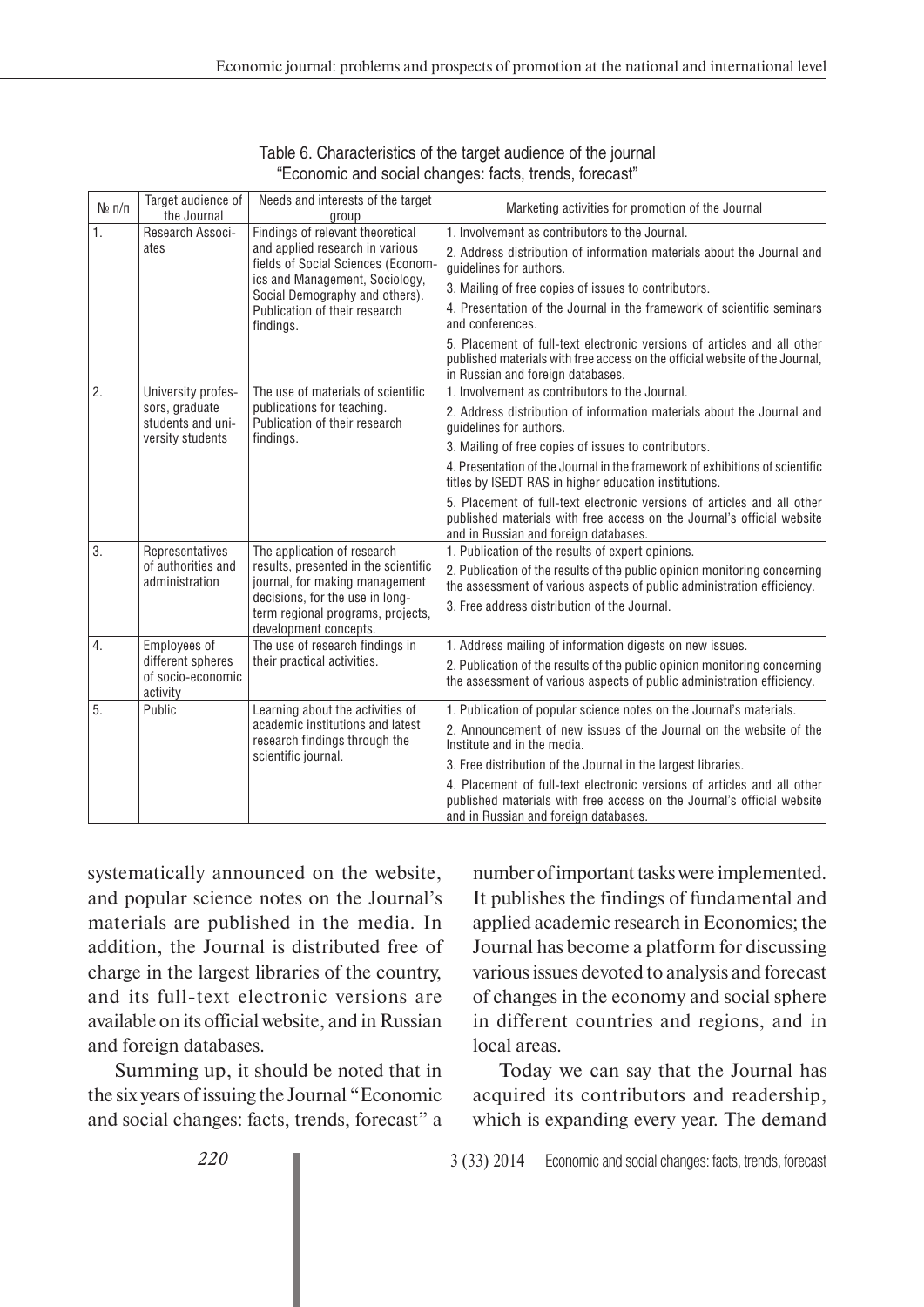for the Journal in Russian scientific community is confirmed indirectly by the data of the analysis of its scientometric indicators in the national citation index RSCI.

However, the Editorial Board of the Journal will have to solve many tasks of its development and promotion. First of all, it is necessary to implement consistent measures aimed at improving the quality of publications, attract new authors, including leading foreign scientists, expand the publication of joint research findings with colleagues from abroad. The most important task for the near future is to promote the Journal to a higher level by all the qualitative parameters. For this purpose it is necessary not just to enter global databases, but also to raise the quality of publications up to the world standards.

In conclusion, we note that the modern academic publications are in need of state support, without which it will be difficult to facilitate their entry in the leading citation systems. And without promoting economic journals even to a global average level, it is impossible to integrate into the international scientific space.

### **Sited works**

- 1. Balatsky E.V. The Role of Academic Journals: A Period of Uncertainty. *The Journal of the New Economic Association*, 2011, no.12, pp. 164-166.
- 2. Ilyin V.A. From the Chief Editor. *Economic and Social Changes: Facts, Trends, Forecast*, 2008, no.1, pp. 3-4.
- 3. Kirillova O.V. *Editorial Preparation of Scientific Journals according to International Standards. Recommendations of the Scopus Database Expert*. Moscow, 2013.
- 4. Kleiner G.B. The Mission of an Academic Journal: Between Fundamental Approach and Topicality. *The Journal of the New Economic Association*, 2011, no.12, pp. 171-173.
- 5. Minakir P.A. *To Publish Impossible to Reject*. The Journal of the New Economic Association, 2011, no.12, pp. 177-179.
- 6. Pislyakov V.V. Methods of Evaluating Scientific Knowledge by Citation Indicators. *Sociological Journal*, 2007, no.7, pp. 128-140.
- 7. Polterovich V.M. The Mission of an Economic Journal and the Institution of Refereeing. The Journal of the New Economic Association, 2011, no.12, pp. 194-197.
- 8. Welcome Address by RAS Vice-President, Academician A.D. Nekipelov. *Economic and Social Changes: Facts, Trends, Forecast*, 2008, no.1, pp. 8-9.
- 9. Tatarkin A.I. An Academic Journal as Seen from the Country Regions. *The Journal of the New Economic Association*, 2011, no.12, pp. 182-185.
- 10. Tret'yakova O.V., Kabakova E.A. Opportunities for and Prospects of Using Citation Indices in Evaluating the Performance of Research Institution. *Economic and Social Changes: Facts, Trends, Forecast*, 2013, no.6 (30), pp. 169-179.
- 11. Axarloglou K., Theoharakis V. Diversity in economics: An analysis of journal quality perceptions. *Journal of the European Economic Association*, 2003, no.1 (6), pp. 1402-1423.
- 12. Br uninger M., Haucap J. Reputation and Relevance of Economics Journals. *Kyklos,* 2003, no.56 (2), pp. 175-198.
- 13. Garfield E. *The Agony and the Ecstasy the History and the Meaning of the Journal Impact Factor. Report at the Fifth International Congress on Peer Review in Biomedical Publication.* Chicago, 2005. Available at: http://garfield.library.upenn.edu/papers/jifchicago2005.pdf
- 14. Kodrzycki Y.K., Pingkang Yu. New Approaches to Ranking Economics Journals. *Contribution to Economic Analysis and Policy,* 2006, vol. 5, art. 24.